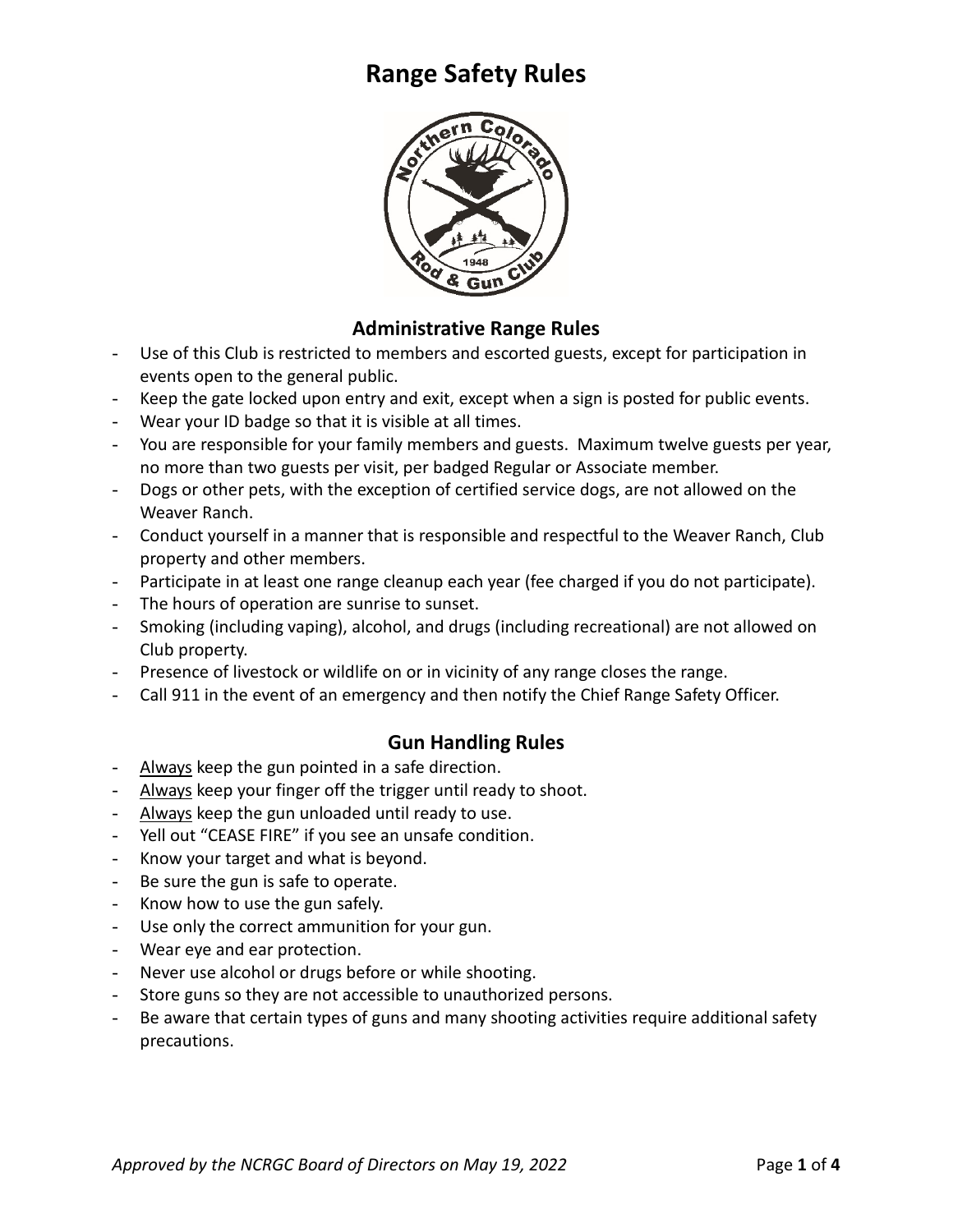### **General & Specific Range Rules – Pistol Range**

- Handguns only—semi-auto, revolver, air, black powder, etc. No rifles or shotguns.
- Pistol Caliber Carbines (PCCs) and braces of any type are not allowed on the Pistol Range.
- Raise range flag when range is in use. Lower range flag when range is not in use.
- Communicate with all shooters when range is HOT and when range is COLD. Double check!
- When range is HOT, you may handle and discharge your firearm. Stay behind red firing line.
- When range is COLD, do not touch firearm, magazine, etc. Stay behind yellow ready line.
- SAFE your firearm before going COLD. Remove magazine, empty cylinder, open action and leave facing up, point muzzle downrange, engage safety (if applicable), and bench firearm.
- Yell CEASE FIRE if you believe an unsafe condition exists or a safety infraction has occurred.
- If you hear CEASE FIRE, stop firing, keep muzzle pointed downrange, and await instructions.
- Armor piercing, tracer, explosive, or incendiary ammunition and targets are prohibited.
- Shoot only in your designated lane (no cross shooting). Know where others are at all times.
- Shoot only at pre-made cardboard targets or commercial steel at base of backstop berm.
- Do not shoot at target frames, holders, guardrails, posts, cover, livestock, wildlife, etc.
- Drawing from holsters is allowed on shooting stations 1 through 5 only.
- Keep your range clean—pick up spent casings, misfired ammunition, used targets, and trash.
- Failure to observe these rules is cause for suspension or expulsion from the Club.

### **General & Specific Range Rules – Rifle Range**

- Rifles allowed on all shooting lanes. Handguns and shotguns allowed on lanes  $1 10$  only.
- Pistol Caliber Carbines (PCCs) are allowed on the Rifle Range.
- Fully automatic, echo triggers, burst, or bump firing is not allowed.
- You can shoot the numbered steel lane markers (muzzle velocity must be less than 3,000 fps on lanes 1 - 10).
- Raise range flag when range is in use. Lower range flag when range is not in use.
- Communicate with all shooters when range is HOT and when range is COLD. Double check!
- When range is HOT, you may handle and discharge your firearm. Stay behind red firing line.
- When range is COLD, do not touch firearm, magazine, etc. Stay behind yellow ready line.
- SAFE your firearm before going COLD. Remove magazine, empty cylinder, open action and leave facing up, point muzzle downrange, engage safety (if applicable), and bench firearm.
- Yell CEASE FIRE if you believe an unsafe condition exists or a safety infraction has occurred.
- If you hear CEASE FIRE, stop firing, keep muzzle pointed downrange, and await instructions.
- Armor piercing, tracer, explosive, or incendiary ammunition and targets are prohibited.
- Shoot only in your designated lane (no cross shooting). Know where others are at all times.
- Shoot only at authorized targets—no glass, clays, loose particle board, rocks, or metal objects, except commercial steel targets placed at least 25 yards in front of firing line.
- Do not shoot at target frames, holders, guardrails, posts, cover, livestock, wildlife, etc.
- Keep your range clean—pick up spent casings, misfired ammunition, used targets, and trash.
- Failure to observe these rules is cause for suspension or expulsion from the Club.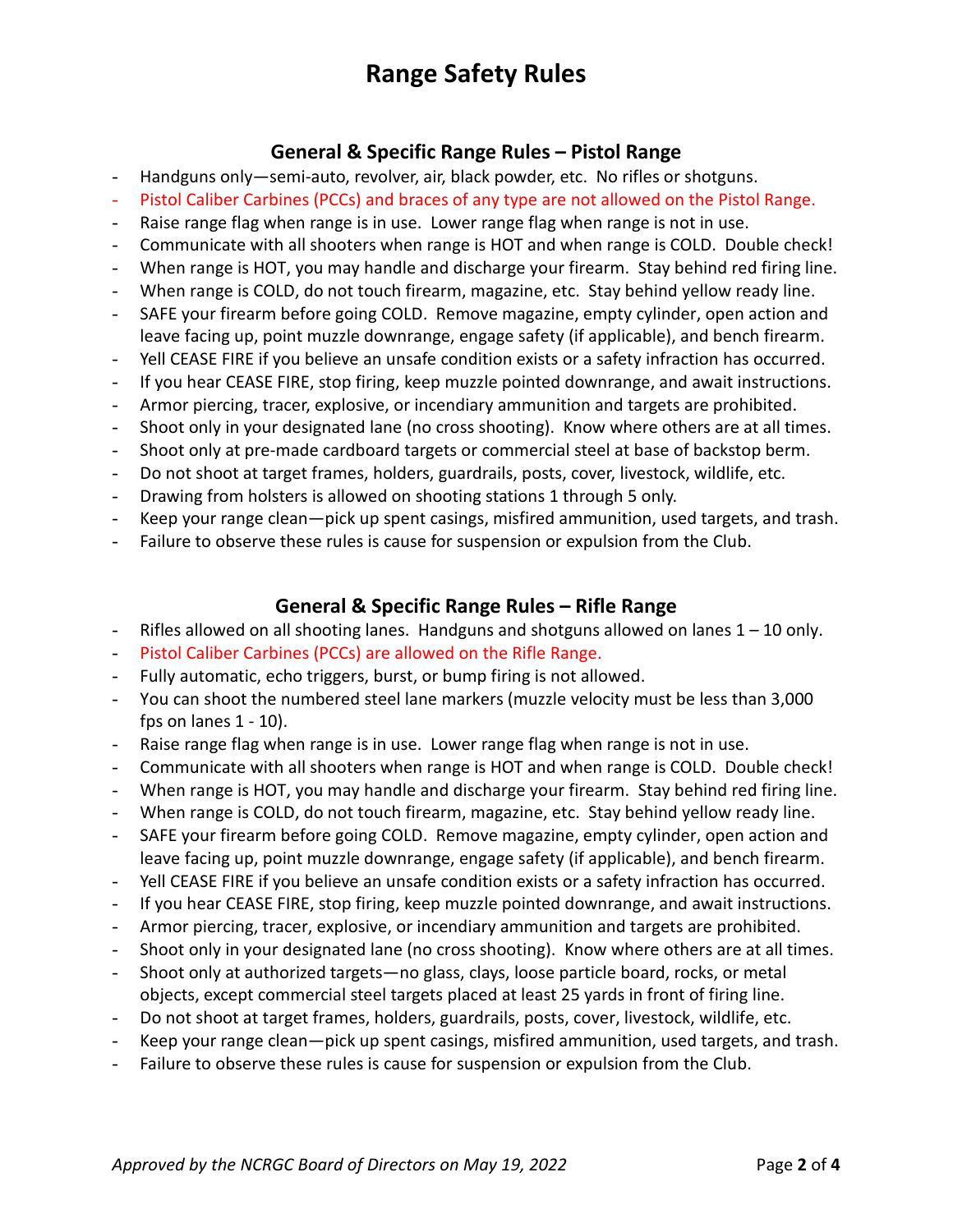### **General & Specific Range Rules – Tactical Bays**

- Members are allowed to use Tactical Bays 1 and 2 during non-sanctioned events providing they are certified via the Club's website. Keep a copy of the certification on you at all times.
- Tactical Bays are closed when Shotgun Fields (Skeet and Trap) are in use due to potential overspray of shot. Manual Thrower can be used when Tactical Bays 1 and 2 are in use.
- Activities allowed include drawing from a holster, crossing the firing line, engaging multiple targets, rapid fire, transition drills, various shooting positions, shooting on the move, etc.
- Handguns only—semi-auto, revolver, air, black powder, etc. No rifles or shotguns.
- Range Safety Rules and Gun Handling Rules apply to the use of the Tactical Bays.
- Only one active shooter at a time may use the bay. Know where others are at all times.
- Raise range flag when range is in use. Lower range flag when range is not in use.
- Communicate with all shooters when range is HOT and when range is COLD. Double check!
- Yell CEASE FIRE if you believe an unsafe condition exists or a safety infraction has occurred.
- If you hear CEASE FIRE, stop firing, keep muzzle pointed downrange, and await instructions.
- Armor piercing, tracer, explosive, or incendiary ammunition and targets are prohibited.
- Do not shoot at target frames, holders, guardrails, posts, cover, livestock, wildlife, etc.
- Keep your range clean—pick up spent casings, misfired ammunition, used targets, and trash.
- Failure to observe these rules is cause for suspension or expulsion from the Club.

### **General & Specific Range Rules – Shotgun Fields**

- Shotguns only with fixed stocks and target loads  $7\frac{1}{2} 9$  shot only (no slugs).
- Shotgun Fields (Skeet and Trap) are closed when Tactical Bays are in use due to potential overspray of shot. Manual Thrower can be used when Tactical Bays 1 and 2 are in use.
- Raise range flag when range is in use. Lower range flag when range is not in use.
- Communicate with all shooters when range is HOT and when range is COLD. Double check!
- Keep actions/breaches open when not on a shooting station. Reopen after shooting.
- Do not load shotgun until you are on your station. Load from standing position.
- Never pass in front of Skeet or Trap houses when range is HOT.
- Yell CEASE FIRE if you believe an unsafe condition exists or a safety infraction has occurred.
- If you hear CEASE FIRE, stop firing, keep muzzle pointed downrange, and await instructions.
- Armor piercing, tracer, explosive, or incendiary ammunition and targets are prohibited.
- Do not shoot at target frames, holders, guardrails, posts, cover, livestock, wildlife, etc.
- Keep your range clean—pick up spent casings, misfired ammunition, used targets, and trash.
- Failure to observe these rules is cause for suspension or expulsion from the Club.

### **General & Specific Range Rules – Archery Range**

- Firearms are not allowed on the Archery Range.
- Raise range flag when range is in use. Lower range flag when range is not in use.
- Yell CEASE FIRE if you believe an unsafe condition exists or a safety infraction has occurred.
- If you hear CEASE FIRE, stop firing, keep arrow pointed downrange, and await instructions.
- Never use alcohol or drugs before or while shooting.
- Shoot only at designated targets from designated firing positions.